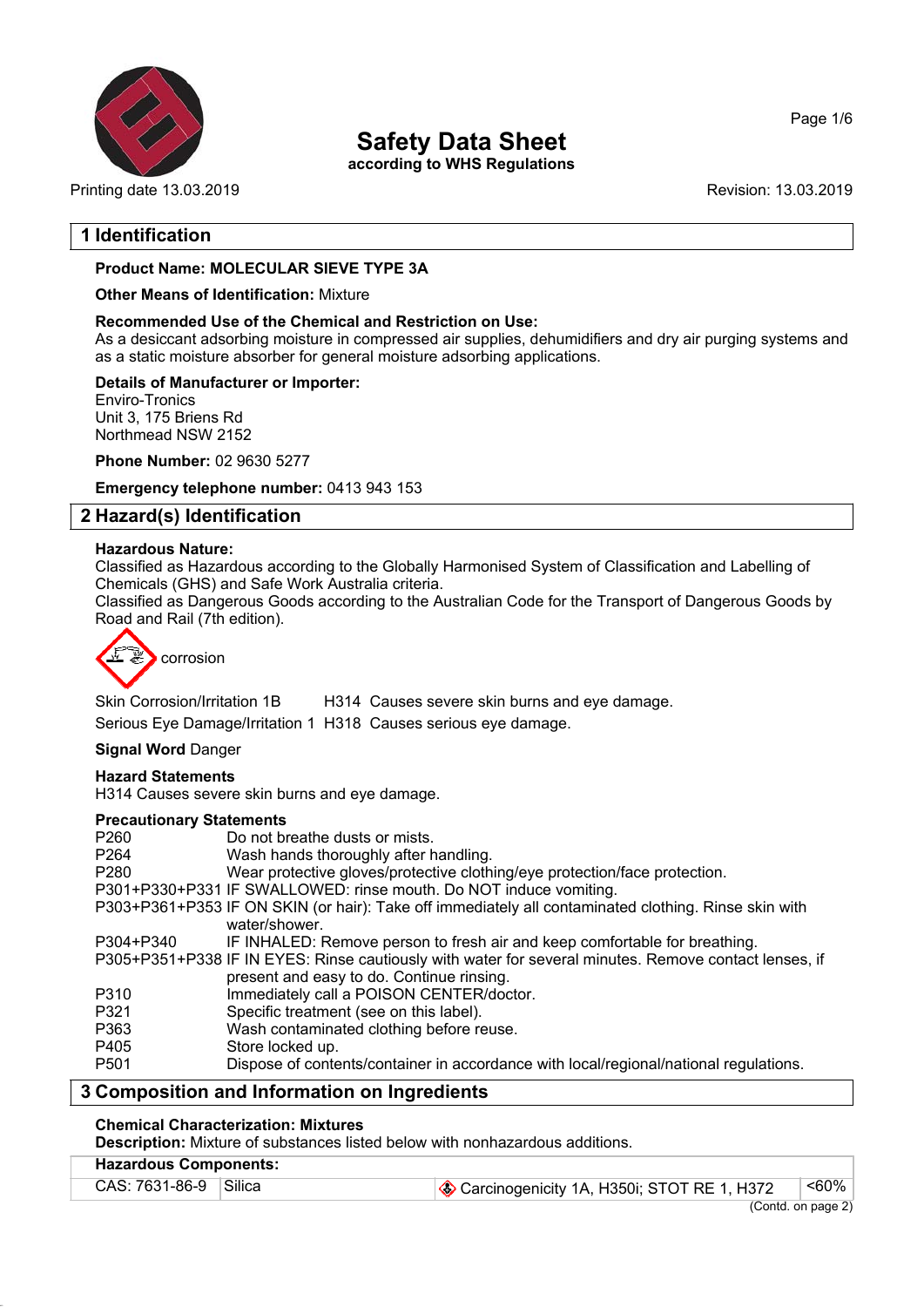#### Page 2/6

# **Safety Data Sheet**

**according to WHS Regulations**

Printing date 13.03.2019 **Revision: 13.03.2019** Revision: 13.03.2019

### **Product Name: MOLECULAR SIEVE TYPE 3A**

|                                             |                                    | (Contd. of page 1) |
|---------------------------------------------|------------------------------------|--------------------|
| CAS: 1344-28-1<br>  Aluminium oxide (Al2O3) |                                    | $<$ 40%            |
| $CAS: 1313-59-3$ Sodium oxide               | Skin Corrosion/Irritation 1B, H314 | $\leq 30\%$        |
| CAS: 12136-45-7 Dipotassium oxide           | Skin Corrosion/Irritation 1B, H314 | $\leq 15\%$        |

#### **Additional information:**

The value given for silica represents the total value, not the respirable fraction. This product may contain small quantities of respirable silica. Respirable crystalline silica is a known carcinogen and can cause serious lung damage. Exposure to this product is not likely to cause harm under normal conditions, but it is recommended to determine the actual exposure through workplace testing.

#### **4 First Aid Measures**

#### **Inhalation:**

If inhaled, remove to fresh air. If not breathing, give artificial respiration. If breathing is difficult, give oxygen. Seek medical attention if breathing problems develop.

#### **Skin Contact:**

In case of skin contact, immediately remove contaminated clothing and wash affected areas with water and soap. Seek medical attention if symptoms occur.

#### **Eye Contact:**

In case of eye contact, hold eyelids open and rinse with water for at least 15 minutes. Seek medical attention if symptoms occur.

#### **Ingestion:**

If swallowed, do not induce vomiting. Immediately rinse mouth with water. Give a glass of water. Never give anything by mouth to an unconscious person. Seek immediate medical attention.

#### **Symptoms Caused by Exposure:**

Inhalation: May cause respiratory irritation, coughing and chest pain. High levels of exposure may cause fatigue, chest pain, shortness of breath and lung damage.

Skin Contact: Causes severe skin burns. This product becomes hot in contact with water and can cause thermal burns.

Eye Contact: Causes serious eye damage. This product becomes hot in contact with water and can cause thermal burns.

Ingestion: May cause burns or irritation to the mouth, throat and stomach. This product becomes hot in contact with water and can cause thermal burns.

#### **5 Fire Fighting Measures**

**Suitable Extinguishing Media:** Carbon dioxide, dry chemical and sand.

#### **Specific Hazards Arising from the Chemical:**

Hazardous combustion products include toxic fumes. Not combustible. Will not burn or support combustion. Containers close to fire should be removed only if safe to do so.

#### **Special Protective Equipment and Precautions for Fire Fighters:**

When fighting a major fire wear self-contained breathing apparatus and protective equipment.

#### **6 Accidental Release Measures**

#### **Personal Precautions, Protective Equipment and Emergency Procedures:**

Wear approved dust/mist respirator and full protective clothing. Evacuate all non-essential personnel from affected area. Do not breathe dust. Ensure adequate ventilation. Avoid generating dust.

#### **Environmental Precautions:**

In the event of a major spill, prevent spillage from entering drains or water courses.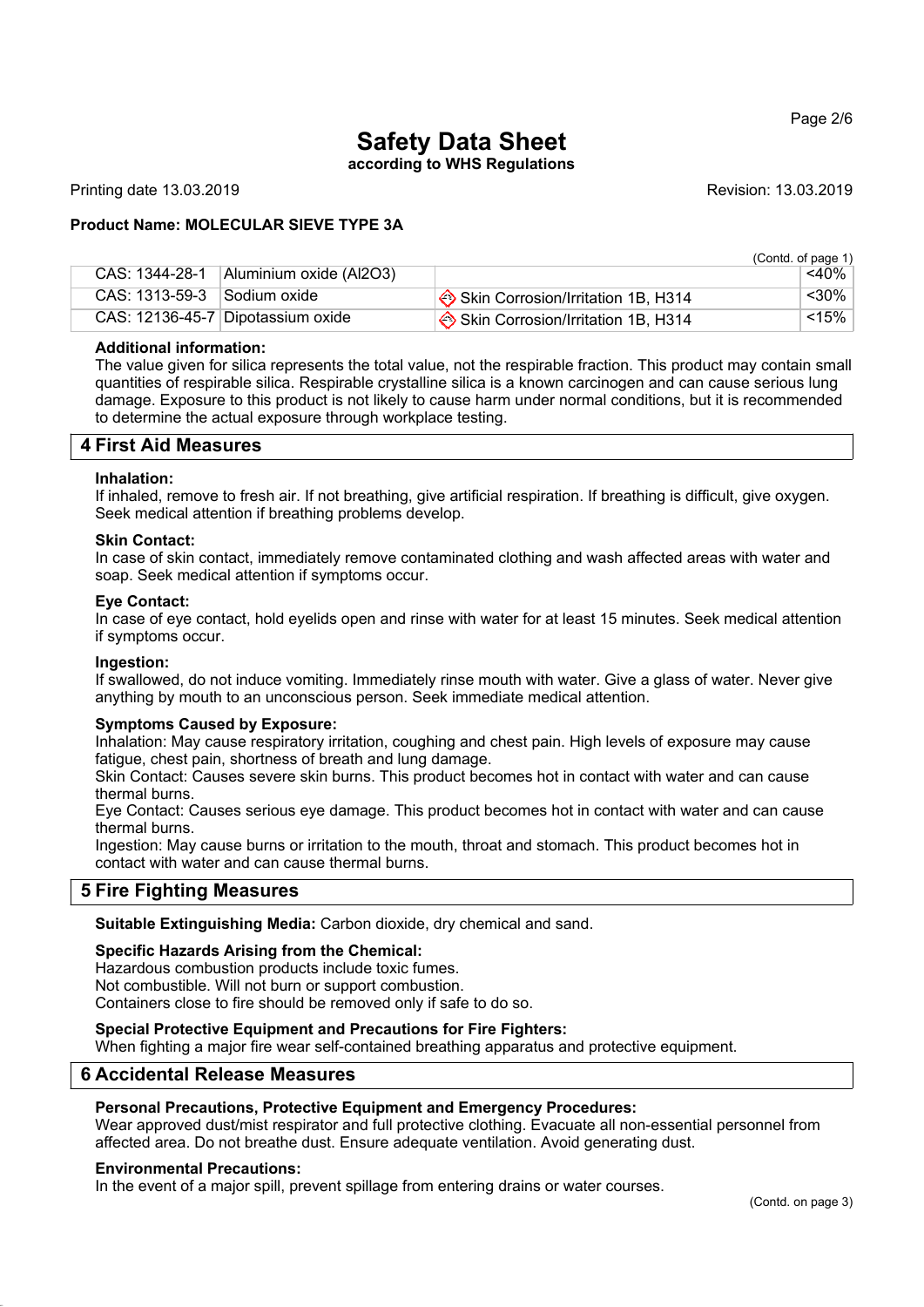Page 3/6

## **Safety Data Sheet**

**according to WHS Regulations**

Printing date 13.03.2019 **Revision: 13.03.2019** Revision: 13.03.2019

#### **Product Name: MOLECULAR SIEVE TYPE 3A**

(Contd. of page 2)

#### **Methods and Materials for Containment and Cleaning Up:**

Stop leak if safe to do so and sweep granules into a pile and shovel into drums for subsequent disposal. Avoid generating dust. Provide adequate ventilation. Wash site of spillage thoroughly with water and detergent.

#### **7 Handling and Storage**

#### **Precautions for Safe Handling:**

Use of safe work practices are recommended to avoid eye or skin contact and inhalation of dust. Prevent formation of dust.

Empty containers may contain hazardous residues; treat with caution.

Food, beverages and tobacco products should not be stored or consumed where this material is in use. Always wash hands before smoking, eating, drinking or using the toilet. Wash contaminated clothing and other protective equipment before storage or re-use. Provide eyewash fountains and safety showers in close proximity to points of potential exposure.

#### **Conditions for Safe Storage:**

Store in a cool, dry and well ventilated area. Keep container tightly closed when not in use and when empty. Protect from physical damage and moisture. This product becomes hot in contact with water. Keep away from water, halocarbons, ethylene oxide, oxygen difluoride, vinyl acetate, strong oxidizing agents, magnesium, manganese trifluoride, sodium, xenon hexafluoride and hydrofluoric acid.

## **8 Exposure Controls and Personal Protection**

| <u>, evaluations and and reading respective</u> |                                        |
|-------------------------------------------------|----------------------------------------|
|                                                 | <b>Exposure Standards:</b>             |
|                                                 | CAS: 7631-86-9 Silica                  |
|                                                 | NES TWA: $2 \text{ mg/m}^3$            |
|                                                 | CAS: 1344-28-1 Aluminium oxide (Al2O3) |
|                                                 | NES $\text{TWA: } 10 \text{ mg/m}^3$   |

#### **Engineering Controls:**

Provide exhaust ventilation or other engineering controls to keep the airborne concentrations of vapour below occupational exposure standards.

#### **Respiratory Protection:**

Where an inhalation risk exists, wear a Class P1 (particulate) respirator. See Australian/New Zealand Standards AS/NZS 1715 and 1716 for more information.

#### **Skin Protection:**

Rubber gloves. See Australian/New Zealand Standard AS/NZS 2161 for more information. When selecting gloves for use against certain chemicals, the degradation resistance, permeation rate and permeation breakthrough time should be considered.

Occupational protective clothing (depending on conditions in which it has to be used, in particular as regards the period for which it is worn, which shall be determined on the basis of the seriousness of the risk, the frequency of exposure to the risk, the characteristics of the workstation of each worker and the performance of the protective clothing). See Australian/New Zealand Standard AS/NZS 4501 for more information.

#### **Eye and Face Protection:**

Eye and face protectors for protection against dust. See Australian/New Zealand Standard AS/NZS 1337 for more information.

| 9 Physical and Chemical Properties |  |  |
|------------------------------------|--|--|
|------------------------------------|--|--|

#### **Appearance:** Form: Solid **Colour:** Tan

**Odour:** Odourless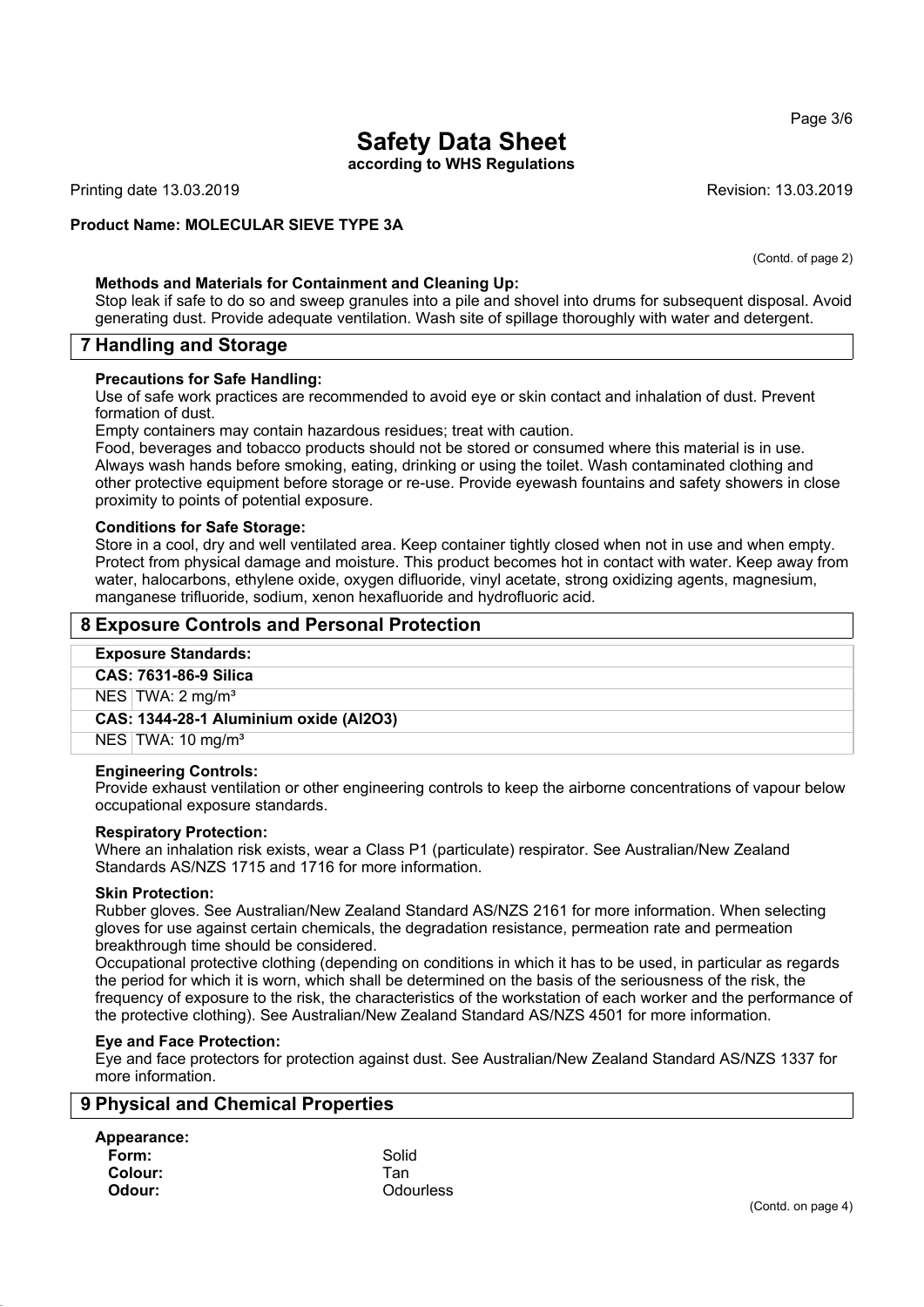## **Safety Data Sheet according to WHS Regulations**

Printing date 13.03.2019 Revision: 13.03.2019

#### **Product Name: MOLECULAR SIEVE TYPE 3A**

| Odour Threshold:                                                  | Not determined.               |
|-------------------------------------------------------------------|-------------------------------|
| pH-Value:                                                         | 8 - 11                        |
| Melting point/freezing point:                                     | Not determined.               |
| <b>Initial Boiling Point/Boiling Range:</b>                       | Not determined.               |
| <b>Flash Point:</b>                                               | Not applicable                |
| Flammability:                                                     | Non combustible solid.        |
| <b>Auto-ignition Temperature:</b>                                 | Not applicable                |
| <b>Decomposition Temperature:</b>                                 | Not determined.               |
| <b>Explosion Limits:</b>                                          |                               |
| Lower:                                                            | Not applicable                |
| Upper:                                                            | Not applicable                |
| Vapour Pressure:                                                  | Not applicable.               |
| <b>Density:</b>                                                   | Not determined.               |
| Relative Density at 20 °C:                                        | $0.5 - 0.8$ g/cm <sup>3</sup> |
| <b>Vapour Density:</b>                                            | Not applicable.               |
| <b>Evaporation Rate:</b>                                          | Not applicable                |
| <b>Solubility in Water:</b>                                       | Insoluble                     |
| Partition Coefficient (n-octanol/water): No information available |                               |
| Viscosity:                                                        | No information available      |
| Ctability and Danativity                                          |                               |

## **10 Stability and Reactivity**

#### **Possibility of Hazardous Reactions:**

Hazardous polymerisation will not occur. This product becomes hot in contact with water.

**Chemical Stability:** Stable at ambient temperature and under normal conditions of use.

**Conditions to Avoid:** Excessive moisture.

#### **Incompatible Materials:**

Water, halocarbons, ethylene oxide, oxygen difluoride, vinyl acetate, strong oxidizing agents, magnesium, manganese trifluoride, sodium, xenon hexafluoride and hydrofluoric acid.

**Hazardous Decomposition Products:** Toxic fumes.

| 11 Toxicological Information                                           |  |
|------------------------------------------------------------------------|--|
| Toxicity:                                                              |  |
| LD <sub>50</sub> /LC <sub>50</sub> Values Relevant for Classification: |  |
| CAS: 7631-86-9 Silica                                                  |  |
| Oral $ LD_{50} $ 10000 mg/kg (rat)                                     |  |
| CAS: 1344-28-1 Aluminium oxide (Al2O3)                                 |  |

Oral  $|LD_{50}|$  >5000 mg/kg (rat)

#### **Acute Health Effects Inhalation:**

May cause respiratory irritation, coughing and chest pain. High levels of exposure may cause fatigue, chest pain, shortness of breath and lung damage.

**Skin:**

Causes severe skin burns. This product becomes hot in contact with water and can cause thermal burns. **Eye:**

Causes serious eye damage. This product becomes hot in contact with water and can cause thermal burns. (Contd. on page 5)

Page 4/6

(Contd. of page 3)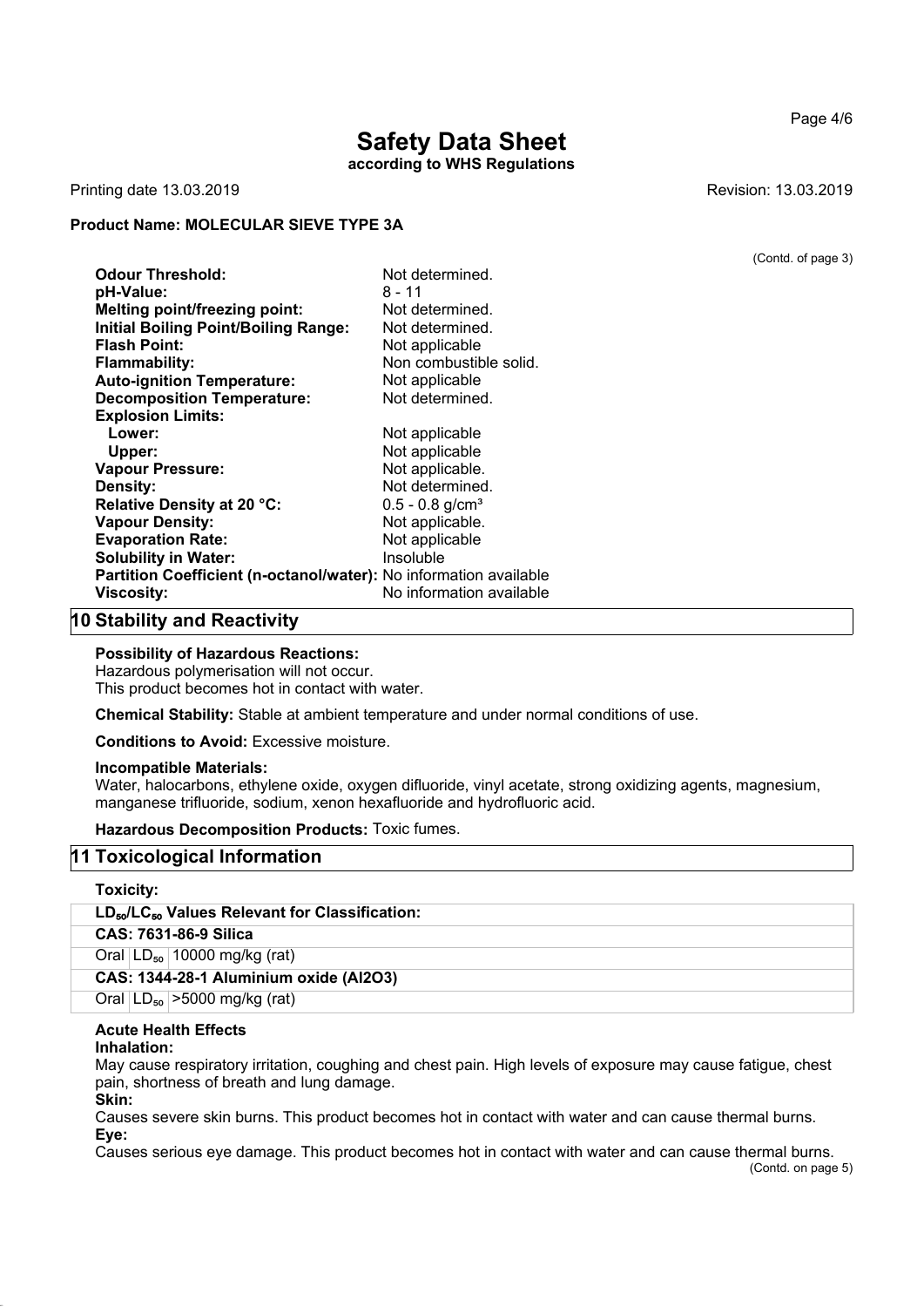## **Safety Data Sheet**

**according to WHS Regulations**

Printing date 13.03.2019 **Revision: 13.03.2019** Revision: 13.03.2019

#### **Product Name: MOLECULAR SIEVE TYPE 3A**

#### **Ingestion:**

May cause burns or irritation to the mouth, throat and stomach. This product becomes hot in contact with water and can cause thermal burns.

**Skin Corrosion / Irritation:** Causes severe skin burns.

**Serious Eye Damage / Irritation:** Causes serious eye damage.

**Respiratory or Skin Sensitisation:** Based on classification principles, the classification criteria are not met.

**Germ Cell Mutagenicity:** Based on classification principles, the classification criteria are not met.

#### **Carcinogenicity:**

Silica, amorphous is classified by IARC as Group 3 - Not classifiable as to its carcinogenicity to humans.

**Reproductive Toxicity:** Based on classification principles, the classification criteria are not met.

#### **Specific Target Organ Toxicity (STOT) - Single Exposure:** Based on classification principles, the classification criteria are not met.

#### **Specific Target Organ Toxicity (STOT) - Repeated Exposure:**

Based on classification principles, the classification criteria are not met.

**Aspiration Hazard:** Based on classification principles, the classification criteria are not met.

#### **Chronic Health Effects:**

The prolonged and repeated exposure (by inhalation) to respirable (crystalline) silica cause silicosis, a debilitating lung disease. The crystalline silica dust is practically insoluble in body fluids and can be deposited in lungs. Cigarette smoking can reduce the clearance of crystalline silica. The data indicate that the relative lung cancer risk is increased for people with silicosis.

**Existing Conditions Aggravated by Exposure:** No information available

**Additional toxicological information:** No information available

#### **12 Ecological Information**

**Ecotoxicity:** No further relevant information available.

**Aquatic toxicity:** No further relevant information available.

**Persistence and Degradability:** No further relevant information available.

**Bioaccumulative Potential:** No further relevant information available.

**Mobility in Soil:** No further relevant information available. **Other adverse effects:** No further relevant information available.

### **13 Disposal Considerations**

**Disposal Methods and Containers:** Dispose according to applicable local and state government regulations.

**Special Precautions for Landfill or Incineration:**

Please consult your state Land Waste Management Authority for more information.

#### **14 Transport Information**

**UN Number** Not regulated. **Proper Shipping Name** Not regulated. **Dangerous Goods Class** Not regulated. **Packing Group:** Not regulated. Page 5/6

(Contd. of page 4)